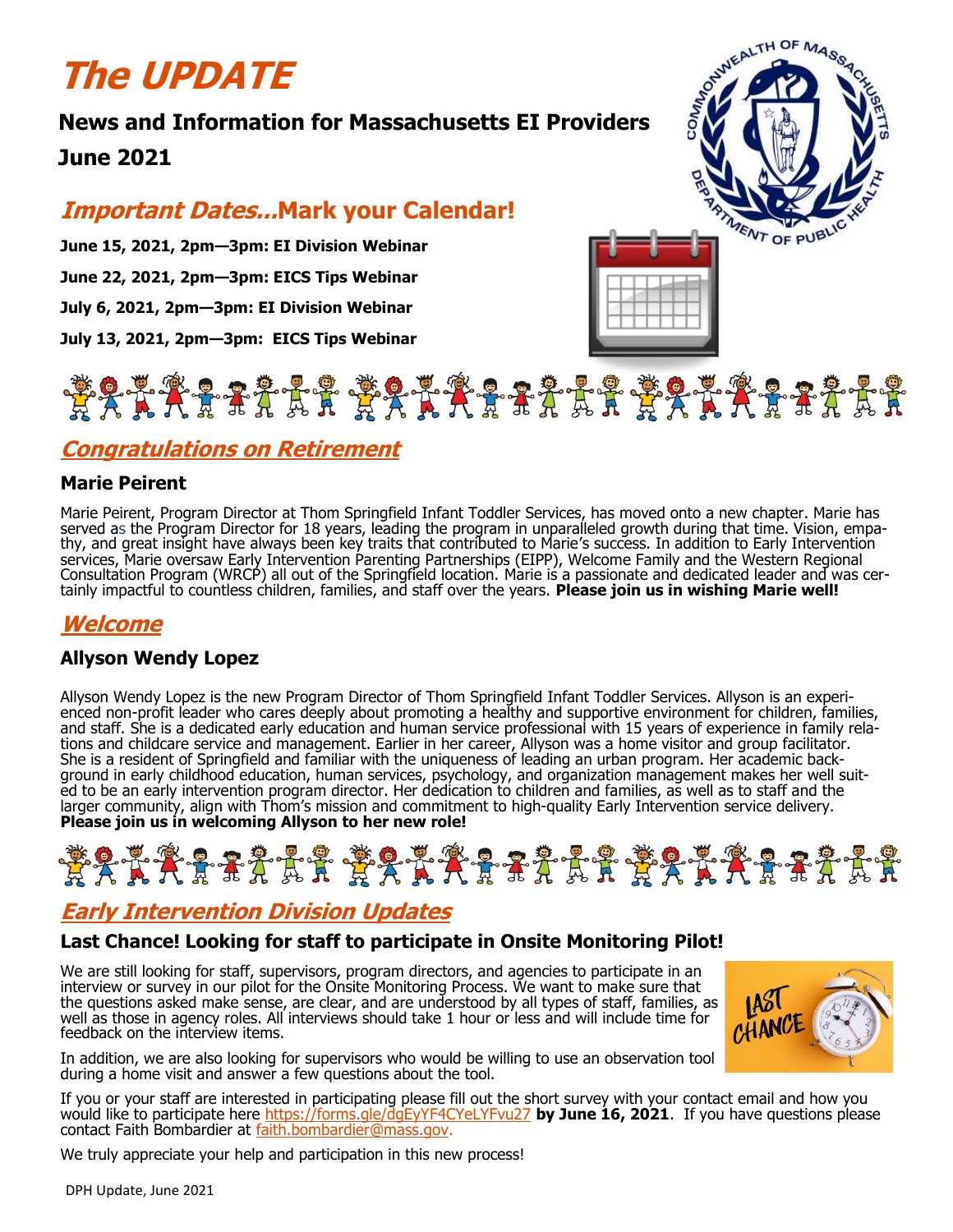### **EICS User Manual and Quick Reference Card updated- Version 4.0!**

Based on Help Desk ticket themes, SSG worked with the EI Division to update some sections of the user manual. These updated materials have been posted in EICS under the help tab.

There is a new version of the user manual, version 4.0. The main update to the manual include:

- Recent enhancements released is April (including new waiver search)
- List of all roles that can be assigned in EICS and access levels
- Expanded transfer section, including how to receive a transfer
- Personnel section, updating a record

Updated Quick Reference Card were also created on the following topics and added to the help tab in EICS:

- Roles and level of access
- Personnel
- Transferring an enrollment



The Office of Health Equity's Culturally and Linguistically Appropriate Services Initiative is designed to develop and implement the national CLAS Standards within the Department of Public Health's programs and vendor agencies. Their manual, <u>Making CLAS Happen: Six Areas for Action</u>, offers practical supports to foster cultural competence, build community partnerships, collect and share diversity data, plan performance measures and evaluate progress, reflect and respect diversity, and ensure language access. The Early Intervention Division has recently completed a self-assessment evaluating its approach to delivering health services that are respectful of and responsive to cultural and language needs, and we look forward to sharing our progress with you periodically.





New podcasts will be featured in this section as they become available.

They are always available at [https://eionthefly.podbean.com/.](https://eionthefly.podbean.com/)

This podcast is a collaborative effort of the Massachusetts Department of Public Health and the Virginia Department of Behavioral Health and Developmental Services (through a contract with the Partnership for People with Disabilities/ VCU).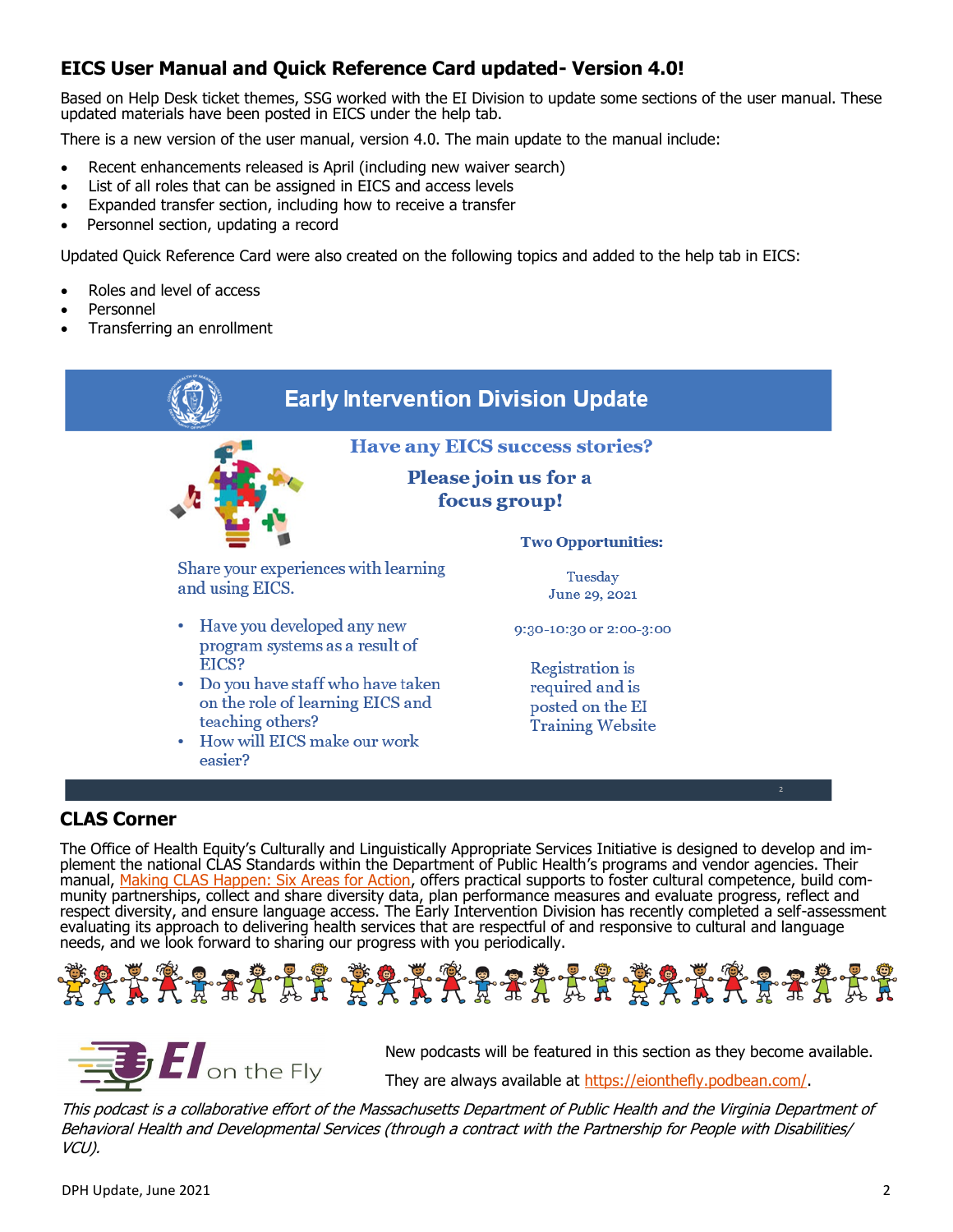

**Professional Development for EI Providers**

#### **Racial Justice and Early Intervention: Professional Development Activities Spotlight**

What is it? [\(Click here for more information\)](https://files.constantcontact.com/dafff9ae001/1cd5fa37-22bc-4dea-958d-f48a4cea7f3a.pdf)

- Discusses historical racism, equity vs. equality, groundwater, and racial justice re-framing
- Offers content and discussion prompts
- Aligns with MA EI Mission, Key Principles, and Core Values

#### **BDI-2 Supports**

**Trainings and Resources** [\(Click here for more details\)](https://files.constantcontact.com/dafff9ae001/dad22d71-5858-44db-8bc6-379bd6e556cd.pdf)

**BDI-2 Fidelity checklist: EITC Grab and Go - BDI Fidelity**

**Training on Demands: Introduction to the BDI-2 in MA EI: A General Overview**

**BDI-2 Standardized Interview Procedure**

**BDI-2 Standardized Structured Procedure**

**Authentic Assessment**

**BDI Tip Evaluation Assessment**

**EITC Newsletters \*Beyond Bubbles & Blocks**

**BDI-2 Examiners Manual- Manual for Completing the BDI-2**

**Articles Available**: **Match Between Licensing Boards and Mission and Key Principles**

# KARAF RAKARAF RAKARAF RAK **Resources & Events**

#### **Young Children with Combined Vision & Hearing Loss: Services Available from the New England Consortium on Deafblindness (NEC)**

Children with combined vision and hearing loss also referred to as "deafblind", represent a unique and diverse population with a wide range of sensory abilities. Although "deafblind" conjures up famous images of Helen Keller, the term is frequently misunderstood and can be overwhelming for families of young children. Note that 90% of children identified as "deafblind" in the United States have residual vision and hearing, with many sensory, communication, motor, and cognitive abilities.

For a young child, the impact of combined vision and hearing loss is unique and should be viewed as a *combined* sensory disability requiring tailored supports to maximize access to visual, auditory, and tactile information. The chart below shows potential configurations of vision and hearing.

The sensory abilities of children who are deafblind fall into general categories or degrees of deafblindness, such as (a) progressive conditions that are currently mild or less severe with the potential for change, (b) moderate or severe loss in one or both sensory modalities, (c) severe or profound loss in one or both sensory modalities, or (d) total lack of perception in both hearing and vision, the latter being less prevalent.

| <b>The Range of</b><br><b>Sensory Abilities</b><br>& Conditions |                                                   | <b>Normal</b><br>20/12-20/40 | <b>Near Normal</b><br>20/40-20/60 | <b>Low Vision</b><br>20/70-20/160<br>or field loss <20<br>dearees | <b>Classification of Vision</b><br><b>Legally Blind</b><br>20/200 or less<br>or field loss <20<br>degrees | Light<br><b>Perception</b><br>or No LP | *Cortical<br>or Cerebral<br><b>Vision</b><br><b>Impairment</b><br>(CVI) |
|-----------------------------------------------------------------|---------------------------------------------------|------------------------------|-----------------------------------|-------------------------------------------------------------------|-----------------------------------------------------------------------------------------------------------|----------------------------------------|-------------------------------------------------------------------------|
| <b>Classification of Hearing</b>                                | <b>Normal</b><br>$-10$ to $15$ dB                 |                              |                                   |                                                                   |                                                                                                           |                                        |                                                                         |
|                                                                 | Slight<br>16 to 25 dB                             |                              |                                   |                                                                   |                                                                                                           |                                        |                                                                         |
|                                                                 | Mild<br>26 to 40 dB                               |                              |                                   |                                                                   |                                                                                                           |                                        | $\star$                                                                 |
|                                                                 | Moderate-Severe<br>41 to 70 dB                    |                              |                                   |                                                                   |                                                                                                           |                                        | ٠                                                                       |
|                                                                 | Severe<br>71 to 90 dB                             |                              |                                   |                                                                   |                                                                                                           |                                        | ٠                                                                       |
|                                                                 | Profound<br>91 dB or greater                      |                              |                                   |                                                                   |                                                                                                           |                                        | ٠                                                                       |
|                                                                 | ** Auditory Neuropathy                            |                              | $\star$                           | ٠                                                                 | ÷                                                                                                         | ٠                                      |                                                                         |
|                                                                 | ***Central Auditory<br><b>Processing Disorder</b> |                              | ٠                                 | $\bullet$                                                         | ٠                                                                                                         | ٠                                      |                                                                         |

Corn, A. & Erin, J. (Eds.) (2010). Foundation<br>Functional Perspectives, 2nd Edition. Am<br>Retrieved from Mar (Assurando acu/achia